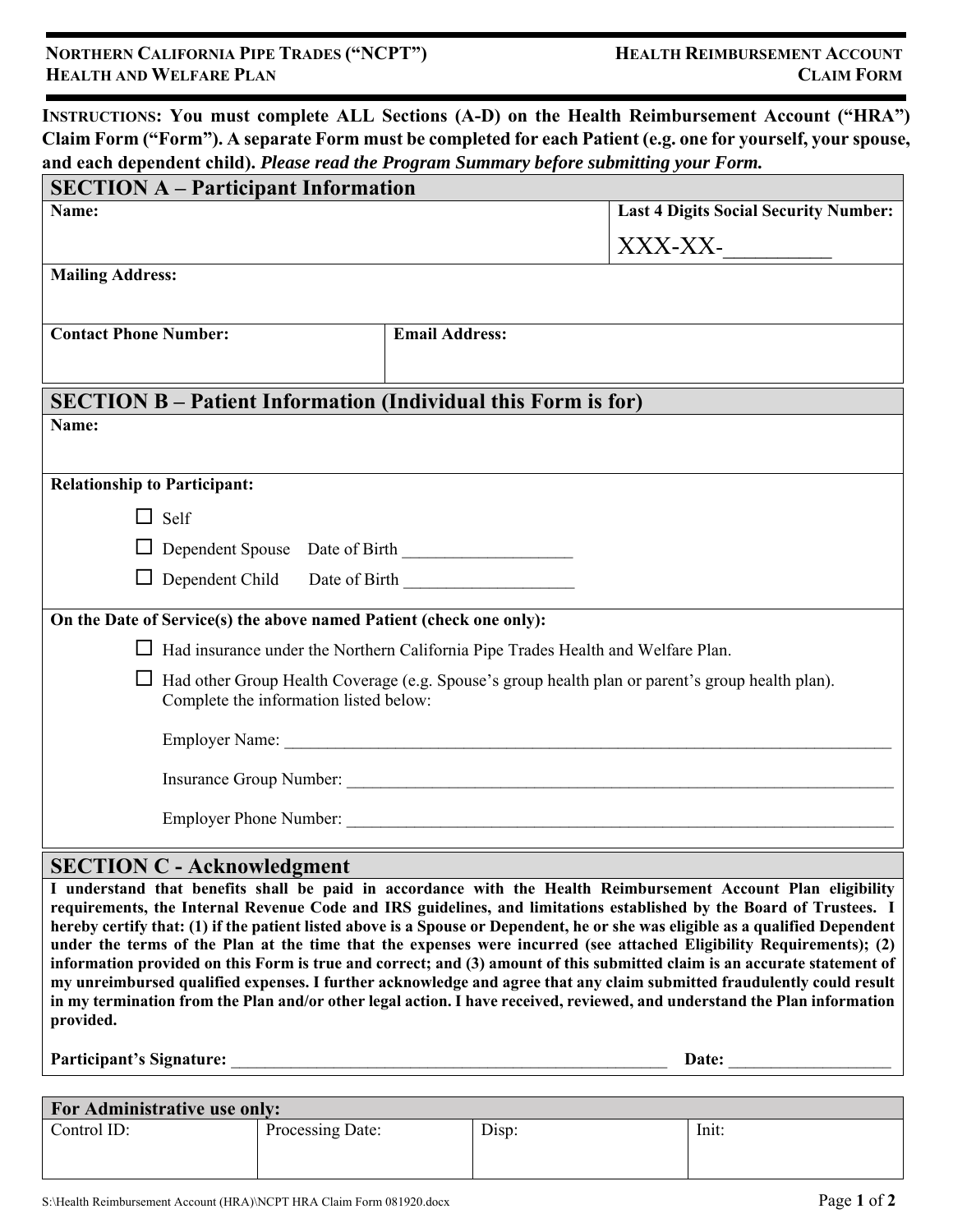| <b>Participant Name:</b>                                                                     |                        | <b>Patient Name:</b>                 |        |                        |
|----------------------------------------------------------------------------------------------|------------------------|--------------------------------------|--------|------------------------|
|                                                                                              |                        |                                      |        |                        |
|                                                                                              |                        |                                      |        |                        |
| SECTION D - List expenses below and include copies of supporting document(s) with this Form. |                        |                                      |        |                        |
|                                                                                              |                        |                                      |        |                        |
| <b>Type of Service</b><br>(Medical, Dental, Vision,                                          | <b>Provider's Name</b> | <b>Date of Service</b><br>(MM/DD/YY) |        | <b>Amount of Claim</b> |
| Prescription, Self-Payment,                                                                  |                        |                                      |        |                        |
| Medical Premium, etc.)                                                                       |                        |                                      |        |                        |
|                                                                                              |                        |                                      |        |                        |
|                                                                                              |                        |                                      |        |                        |
|                                                                                              |                        |                                      |        |                        |
|                                                                                              |                        |                                      |        |                        |
|                                                                                              |                        |                                      |        |                        |
|                                                                                              |                        |                                      |        |                        |
|                                                                                              |                        |                                      |        |                        |
|                                                                                              |                        |                                      |        |                        |
|                                                                                              |                        |                                      |        |                        |
|                                                                                              |                        |                                      |        |                        |
|                                                                                              |                        |                                      |        |                        |
|                                                                                              |                        |                                      |        |                        |
|                                                                                              |                        |                                      |        |                        |
|                                                                                              |                        |                                      |        |                        |
|                                                                                              |                        |                                      |        |                        |
|                                                                                              |                        |                                      |        |                        |
|                                                                                              |                        |                                      |        |                        |
|                                                                                              |                        |                                      |        |                        |
|                                                                                              |                        |                                      |        |                        |
|                                                                                              |                        |                                      |        |                        |
|                                                                                              |                        |                                      |        |                        |
|                                                                                              |                        |                                      |        |                        |
|                                                                                              |                        |                                      |        |                        |
|                                                                                              |                        |                                      |        |                        |
|                                                                                              |                        |                                      |        |                        |
|                                                                                              |                        |                                      |        |                        |
|                                                                                              |                        |                                      | TOTAL. |                        |

# **TOTAL:**

**If you have questions, contact Kaufmann and Goble Associates at 855/512-1170.** 

**Return completed Form and supporting document(s) by mail, fax or email:** 

**Mail: Fax: Email (PDF Format): NCPT Health and Welfare Plan HRA Accounts** 408/298-1180 **HRA@kandg.com 160 W. Santa Clara Street, Suite 1550 San Jose, CA 95113-1734** 

## **NORTHERN CALIFORNIA PIPE TRADES ("NCPT") HEALTH REIMBURSEMENT ACCOUNT HEALTH AND WELFARE PLAN** CLAIM FORM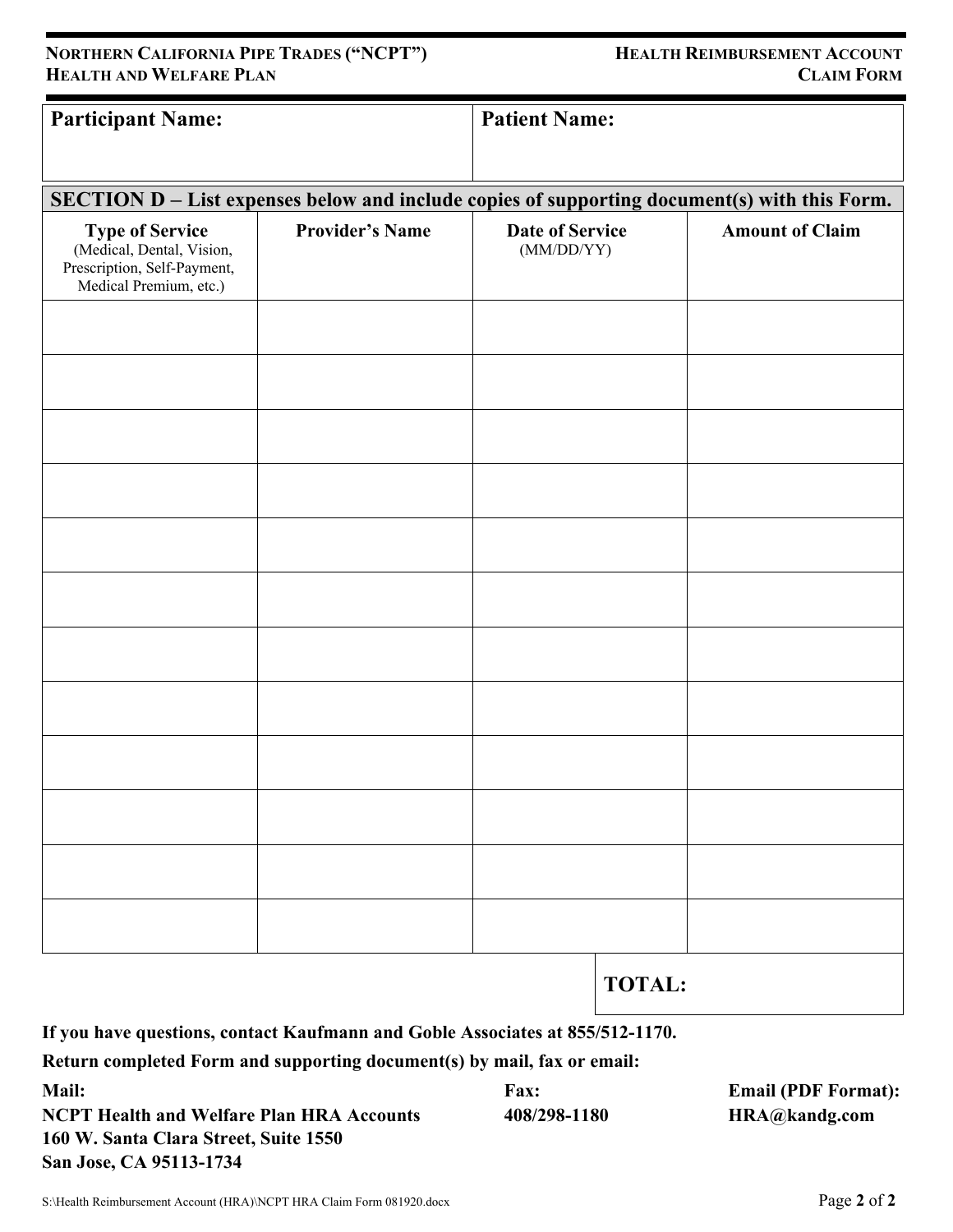## **What is a Health Reimbursement Account?**

The Health Reimbursement Account ("HRA") program creates and maintains an individual account for each qualifying Plan Participant for whom Employer contributions are made under a Classification that provides HRA contributions. The primary purpose of your HRA is to enable you to build up an account balance that will be available to help pay health care premiums after retirement. Another purpose of the HRA is to help defray some of your eligible out-of-pocket health care costs.

## **How will my HRA be funded?**

Each qualifying Participant will have an account based on hours worked under a Classification that provides HRA, multiplied by an Employer contribution rate determined by the Collective Bargaining Agreement.

## **How will I be informed of my HRA balance?**

HRA information appears on your statement. Statements are scheduled to be mailed semi-annually.

### **Eligibility Requirements**

- **1)** You establish an account at the time you first work under a Classification that requires your Employer to contribute to the HRA on your behalf.
- **2)** You become eligible after you gain Initial Eligibility in the Northern California Pipe Trades Health and Welfare Plan.
- **3)** A Dependent under the HRA program is defined as a Federal Tax Dependent as reported on Form 1040 who is enrolled as your Dependent in the Northern California Pipe Trades Health and Welfare Plan or other qualified Group Health Coverage.
- **4)** Claims for your eligible Dependent(s) may be eligible on the later of: (a) the date you become eligble; or (b) the date the eligible Dependent is enrolled in the Northern California Pipe Trades Health and Welfare Plan.
- **5)** You and your eligible Dependent(s) **must** have been enrolled in an Employer-sponsored Affordable Care Act ("ACA") compliant Group Health Plan (such as the Northern California Pipe Trades Health and Welfare Plan) and have been eligible for coverage under such health plan on the Date of Service. (Note: Being enrolled in an individual health plan such as Covered California would not be considered enrollment in an Employer-sponsored ACA compliant Group Health Plan and would not permit you to use the HRA or be eligible for the HRA).
- **6)** Pursuant to ACA rules, any Participant with an HRA balance is permitted to permanently opt out of and waive future reimbursements from his or her account on an annual basis.
- **7)** Upon termination of employment, either the remaining amounts in your account are forfeited or you are permitted to permanently opt out of and waive future reimbursements from your HRA.

As stated in the *Northern California Pipe Trades Health and Welfare Summary Plan Description / Plan Document*, Domestic Partners, Children of a Domestic Partner, and Dependents covered through legal guardianship are not eligible Dependents under the HRA. The *Summary Plan Description / Plan Document* and *Summary of Material Modifications* are available on the Trust Fund website at *www.ncpttf.com*.

### **Reimbursement can only be made for expenses that are incurred on or after the date you, your Spouse, and/or your Dependent(s) become eligible.**

#### **Maximum Benefit**

The maximum amount payable can never be more than the current balance in your HRA. If you submit a claim for approved expenses that exceed your balance, the unreimbursed amount of your claim will be carried forward and reimbursement may be made in January of subsequent years provided that you have funds in your account.

## **What can I use the HRA for?**

The HRA may be used to reimburse you (your Provider cannot be paid directly) for eligible medical, dental, orthodontia, vision, hearing aid, or prescription expenses which would otherwise not be payable under the Northern California Pipe Trades Health and Welfare Plan, as permitted by IRS provisions, such as:

- All or part of any co-payments required or amounts in excess of usual, customary and reasonable limits, on covered services.
- Denied services (provided they are IRS approved medical expenses; see IRS Publication 502 at the following link: *www.irs.gov/pub/irs-pdf/p502.pdf*).
- Prescription drug co-payments.
- Self-Payments, including COBRA and Retiree Health and Welfare premiums.
- $\bullet$  Effective for expenses incurred on or after January 1, 2020, over the counter drugs without written prescription and certain menstrual products (defined as tampons, pads, liners, cups, sponges and similar products used by the individual with respect to menstruation or other genital tract secretions) pursant to the CARES Act.

## *Refer to the attached Summary of General Categories of Eligible & Ineligible Expenses.*

S:\Health Reimbursement Account (HRA)\NCPT HRA Program Summary 081920.docx Page **1** of **4**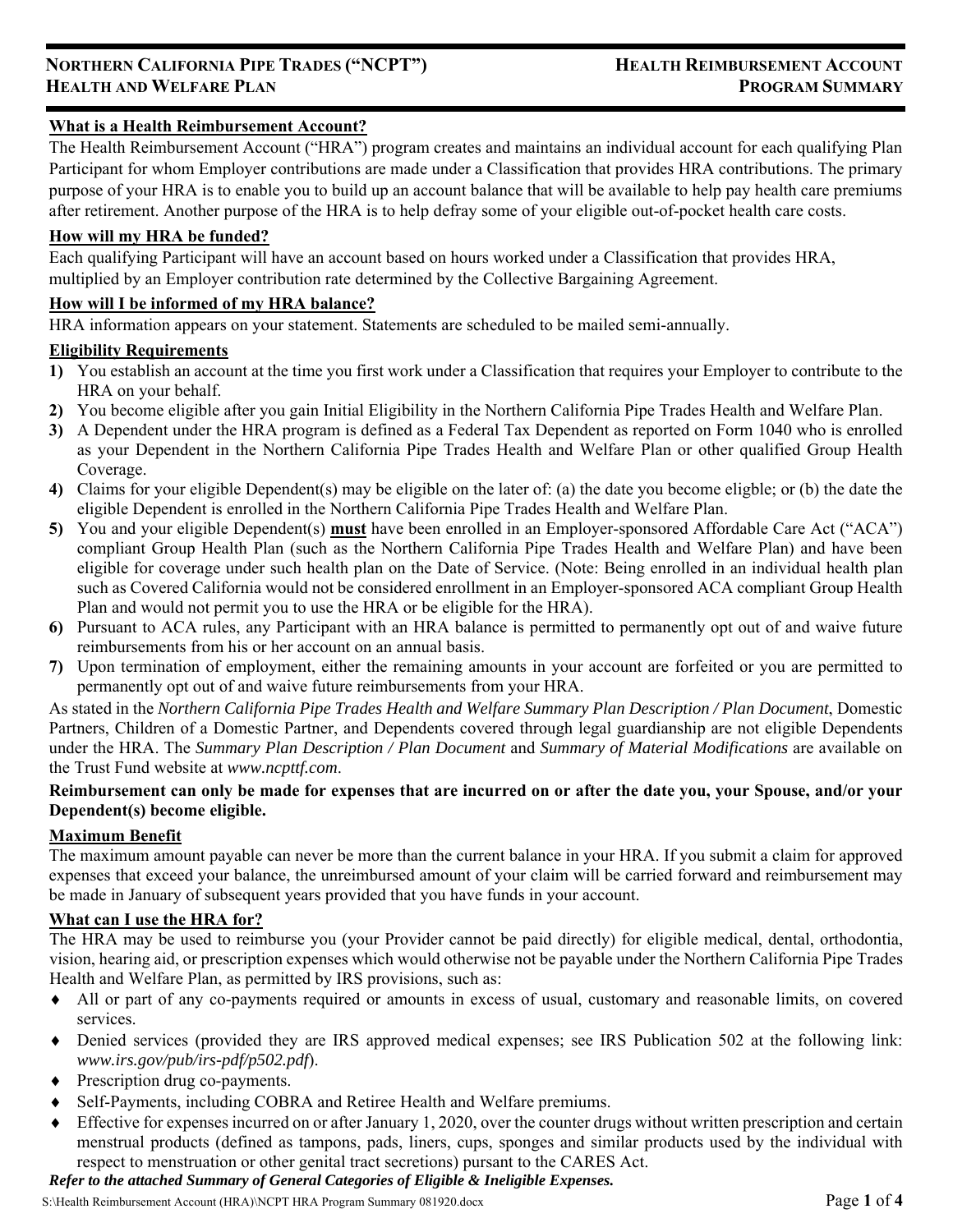### **What expenses are not allowed?**

Reimbursements made under the HRA are subject to IRS rules and regulations regarding the definition of expenses which may be included in medical expense deductions. The following is a brief list of expenses **not payable** under the HRA.

#### **Expenses not payable under the HRA include, but are not limited to, the following**:

- Expenses already covered under the Northern California Pipe Trades Health and Welfare Plan.
- Supplements (whether prescribed by a doctor or not).
- Life Insurance premiums, premiums for other insurance, etc.
- IRS Guidance provides that premiums for individual market coverage or insurance plans purchased from a state or federal Marketplace (also known as the Exchange such as Covered California) are not considered expenses eligible for reimbursement through the HRA. (This is because the Plan's HRA is integrated with a Group Health Plan. It is not a stand alone HRA and cannot be integrated with individual plans).

## *Refer to the attached Summary of General Categories of Eligible & Ineligible Expenses.*

#### **What is Acceptable Supporting Documentation?**

**IMPORTANT:** Not all health-related expenses qualify for tax-free treatment under Internal Revenue Codes ("IRC"). Only amounts that are paid specifically to reimburse qualified expenses as defined under IRC section 213(d) receive tax-favored treatment. Therefore, to provide certainty that a particular expense is for a qualified expense within the meaning of the IRC, all claims for expense reimbursements must be substantiated with supporting documentation.

### **Documentation must include patient name, date of service, type of service, amount covered by insurance and amount paid out-of-pocket.**

Copies of credit/debit card receipts, check copies, or bank statement transactions without a supporting service statement are **not** acceptable documentation.

Balance Due Statements, Balance Forward Statements or Collection Notices without complete service details (patient name, date of service, type of service, amount covered by insurance and amount paid out-of-pocket) are **not** acceptable documentation.

Expenses that do not include acceptable documentation will be returned to the Participant for additional information. The expenses will not be reimbursed until the required information is received.

#### **It is important that you provide the proper supporting documents!**

| <b>Type of Reimbursement</b>                          | <b>Documents Required</b>                                                                                                                                                                                                                  |
|-------------------------------------------------------|--------------------------------------------------------------------------------------------------------------------------------------------------------------------------------------------------------------------------------------------|
| Medical Co-payments                                   | Copy of your Medical Co-payment summary or Explanation of Benefits ("EOB")<br>including copy of your eligible Dependent(s) EOB and Group Policy Number (if<br>applicable).                                                                 |
| Dental / Orthodontic<br>Co-payments                   | Copy of Dental Explanation of Benefits ("EOB"). In the case of Orthodontic services,<br>details of the treatment plan (duration, payment schedule, etc.) will be requested if<br>not previously supplied.                                  |
| Vision Co-payments                                    | Copy of your Vision Plan itemized receipt showing your out-of-pocket expenses.                                                                                                                                                             |
| Prescription Co-payments*                             | Copy of the Pharmacy Insurance receipt reflecting the patient's co-payment or a<br>printout from your pharmacy.                                                                                                                            |
| Active Subsidized Self-<br>Payments / COBRA           | Copy of Northern California Pipe Trades Trust Fund Office payment stub and copy<br>of check or money order made payable to NCPTTF.                                                                                                         |
| Retiree Health and Welfare<br><b>Premium Payments</b> | Copy of Northern California Pipe Trades Trust Fund Office payment stub and copy<br>of check or money order made payable to NCPTTF or copy of Northern California<br>Pipe Trades Pension Trust Electronic Funds Transfer ("EFT") Statement. |

**\*Kaiser Prescription Co-payments** - Kaiser stopped including the patient's name on their prescription payment receipts. Payment receipts that do not include the patient's name are **not** sufficient documentation. An insurance receipt for prescriptions can be requested from Kaiser by phone, email, or by visiting any of the Kaiser locations. Contact information for each location can be found at *www.thrive.kaiserpermanente.org*.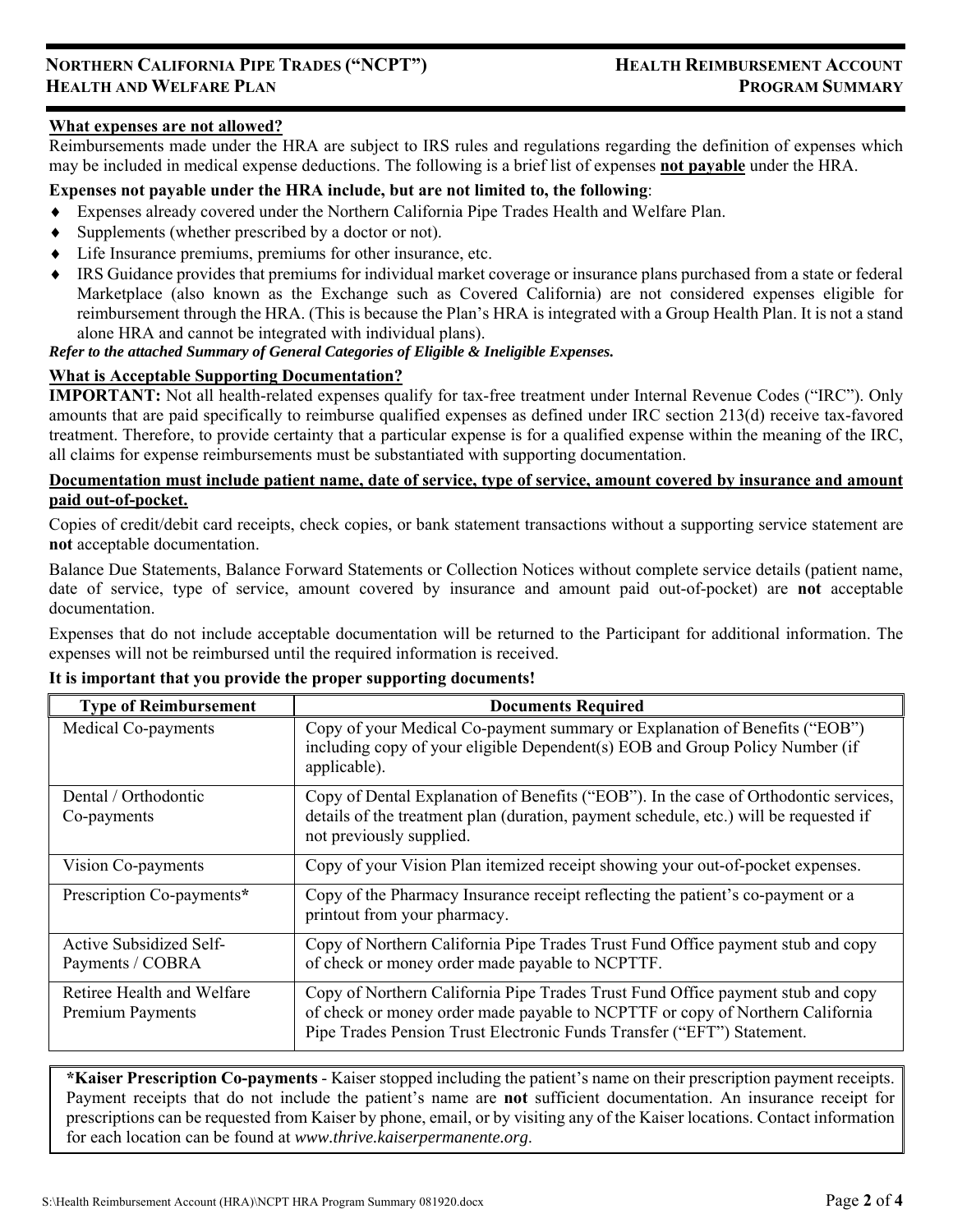## **What happens if I cannot provide supporting documentation or my claim for reimbursement is denied?**

The same claims and appeals rights in the NCPT Health and Welfare Plan Rules apply to HRA claims denials. If your claim is denied, you can file an appeal pursuant to the Plan's Claims and Appeals Procedures. Please refer to Article XXIV of the Summary Plan Description / Plan Document. For a copy please contact the Trust Fund Office.

### **What happens to my HRA after I retire?**

You will still be able to use your HRA as you had before retirement, for you and your Eligible Dependents, including reimbursement of your Retiree Health and Welfare Premium Payments and your Medicare Part B and Part D Premiums.

## **What happens to my HRA in the event of my Death?**

- **1)** Eligible Surviving Dependent(s) (defined as a covered Eligible Dependent Spouse, Child or a Dependent within the meaning of IRC Section 152) will continue to have access to the account and receive reimbursements for related Qualified Expenses incurred under this Plan or another Group Health Plan. Claims must be submitted as soon as reasonably possible from the date of the Participant's death. Effective January 1, 2020, claims for reimbursement by any Surviving Dependent(s) with qualifying medical expenses incurred under this Plan or another Group Health Plan can receive reimbursements until the remaining account balance is exhausted.
- **2)** A deceased Participant's estate may submit reimbursement of Qualified Expenses incurred before the date of death. Claims must be made within 6 months from the Participant's date of death. Any remaining balance after the 6 months will be forfeited and revert to the Plan to be used for administrative expenses.
- **3)** If a Participant has no eligible Surviving Spouse/Dependent(s) or estate, any unused balance will be forfeited and revert to the Plan to be used for administrative expenses.

#### **What happens if I have a small account balance?**

Effective January 1, 2020, for any account with a balance of \$10 or less, if no contributions are received for a 12 consecutive month period, the account will be permanently forfeited, and the balance will revert to the Plan to be used for administrative expenses.

#### **Am I allowed to receive cash benefits?**

NO. In no event will benefits be provided in the form of cash other than reimbursement for eligible expenses unless permitted by future Internal Revenue Code or Lawful regulations issued thereunder.

## **Affordable Care Act Form 1095-B (Proof of Health Coverage Through HRA)**

If a Participant or Eligible Dependent is covered under the NCPT Plan's HRA but is enrolled through another Group Health Coverage (other than the NCPT Health and Welfare Plan), he/she will receive a Form 1095-B pertaining to HRA coverage. (NOTE: There is no longer a federal individual mandate to have minimum essential health coverage. However, effective January 1, 2020, California created an individual mandate requiring California residents to have minimum essential coverage, otherwise pay a penalty to the State of California.) The Form 1095-B is intended to assist you in reporting your health coverage when you file your California income tax return.

#### **Processing Time**

Generally, reimbursements for eligible claims filed (with all necessary documentation) by the end of a calendar month, will be issued by the 15th of the next month. Please note, if you have an overpayment on file with the Northern California Pipe Trades Health and Welfare Plan, your reimbursement payment may be delayed. In addition, your HRA may not be applied towards your overpayment.

#### **Questions**

Contact Kaufmann and Goble Associates at 855/512-1170.

## **Return completed Form and supporting document(s) by mail, fax or email:**

Mail: Fax: Email (PDF Format) NCPT Health and Welfare Plan HRA Accounts 408/298-1180 HRA@kandg.com 160 W. Santa Clara Street, Suite 1550 San Jose, CA 95113-1734